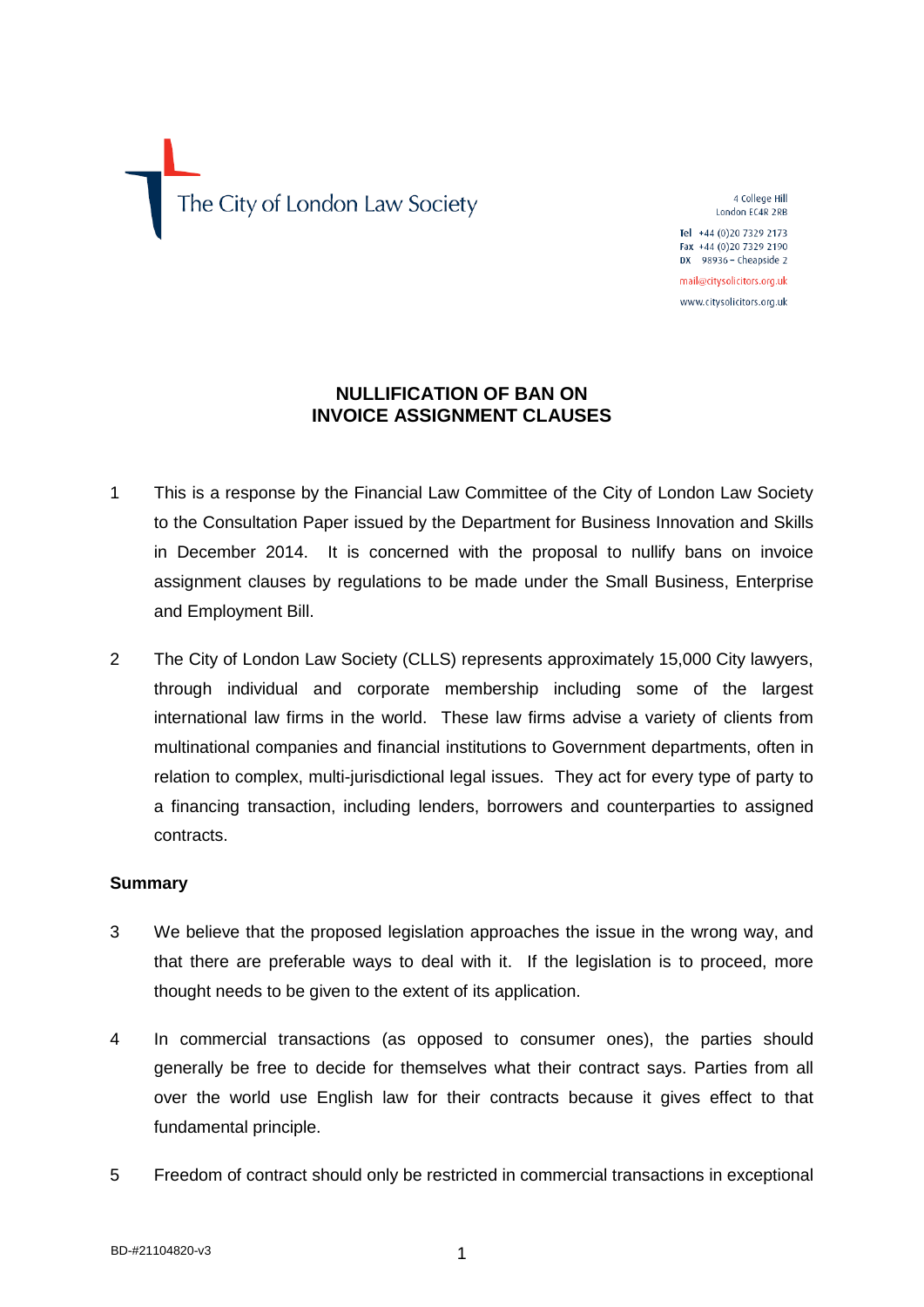circumstances – where there is clear evidence that allowing the parties to decide for themselves materially damages the UK economy. We have not seen such evidence in relation to restrictions on assignment.

- 6 We are aware that restrictions on assignment do cause practical problems in financing transactions. Indeed, it is one of the issues which we are looking at in our review of secured transactions law. But we do not consider that the problem is so grave that it warrants overriding the rights of one party to a contract in order to give an advantage to the other party.
- 7 We consider that the best way to deal with the problem is consensually by explaining the issues to parties and encouraging them to agree restrictions on transfer which allow receivables to be sold or charged by the payee whilst at the same time protecting the legitimate interests of the payer. The right approach is very much dependent on the particular contract concerned. The issues are too nuanced to be solved by legislation which simply prohibits certain contractual provisions.
- 8 If it is decided to proceed with the proposal to override the agreed terms of business contracts, the payer should not suffer as a result. The legislation should make it clear that the payer's economic obligations will not be increased as a result of the payee assigning the receivable to a third party in breach of the terms of the contract.
- 9 If the legislation is to proceed, the scope of its application also needs to be clarified in order to avoid legal uncertainty and damage to the use of English law in international transactions. In particular:
	- Since the purpose of the legislation is to protect small businesses, why is it not restricted to payees which are small businesses? Is it really intended to benefit large multinational companies?
	- Why is there no territorial limitation on the application of the legislation? Is it intended to apply to all contracts governed by English law, regardless of where the parties are situated? Or to contracts between parties situated in the UK, regardless of the law which governs them? Or by some combination? These are important issues which need to be addressed and resolved.
- 10 We also believe that the economic impact assessment prepared has given no weight to the adverse economic effects of the proposals, both directly on payers and indirectly as a result of potential damage to the use of English law in contracts under which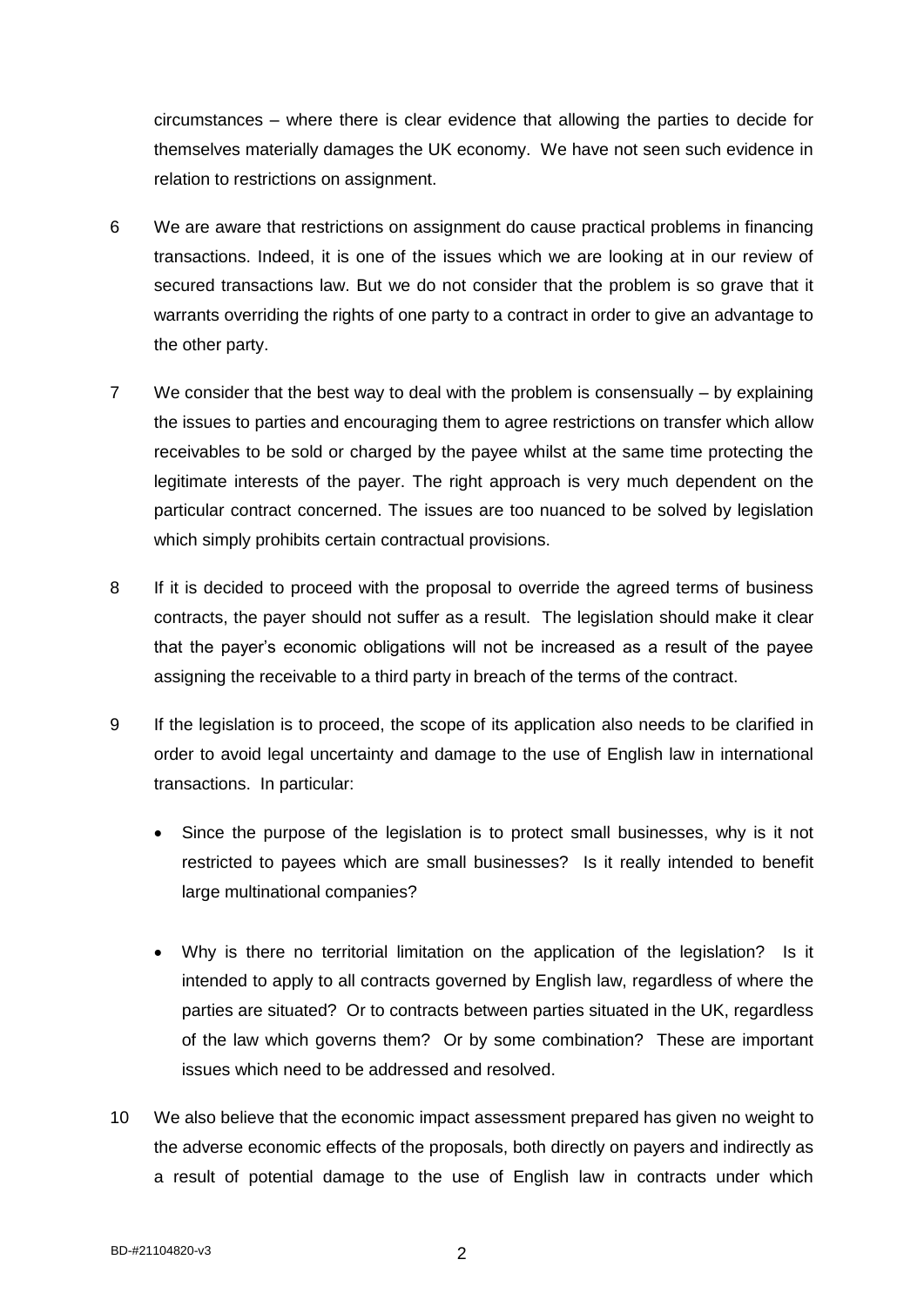receivables are created, or to litigation and arbitration of such contracts before English Courts and arbitral bodies in England.

11 If there is any particular group of powerful counterparties which is established on the basis of clear evidence (such as the outcome of a CMA Market Investigation, evidence to relevant Parliamentary Committees or Regulators) to be causing particular problems to small businesses by use of these clauses, the specific regulatory action (most regulators have power to make binding orders) to prohibit use of these clauses by members of such a group on a targeted basis would be appropriate and would clearly be proportionate to the issue.

# **Background**

- 12 The Financial Law Committee of the CLLS has, for many years, been involved in the various proposals for reform of the law of secured transactions. In November 2012, it produced a Discussion Paper on Secured Transactions Reform. The purpose of the Discussion Paper was to identify those areas of the law which it considered to be in need of reform.
- 13 One of the areas which it identified was restrictions on transfer of receivables. It was not considered to be the most pressing of issues, but it was thought worthy of further consideration. A working party of the Financial Law Committee is currently considering the issue.
- 14 The availability of finance is crucial for all businesses both small and large; and restrictions on the transfer of receivables do create problems in practice. It tends not to be an issue where security is taken over major contracts, because it is clear that they often need to be financed and they are drafted accordingly. But it is a problem in cases where security is taken over smaller, pre-existing, contracts. An assignment or security interest taken over the benefit of a contract which contains a relevant restriction is ineffective.
- 15 This can be a problem for financiers but, equally, restrictions on assignment can be inserted for good commercial reasons. Even when what is being assigned is the benefit of a receivable, there may be good reasons why the payer wants to control the identity of its payee. And it will certainly want to ensure that its liability to the assignee is no greater than its liability to the assignor. The general law on assignment gives some protection to the payer in this respect, but it is not complete protection.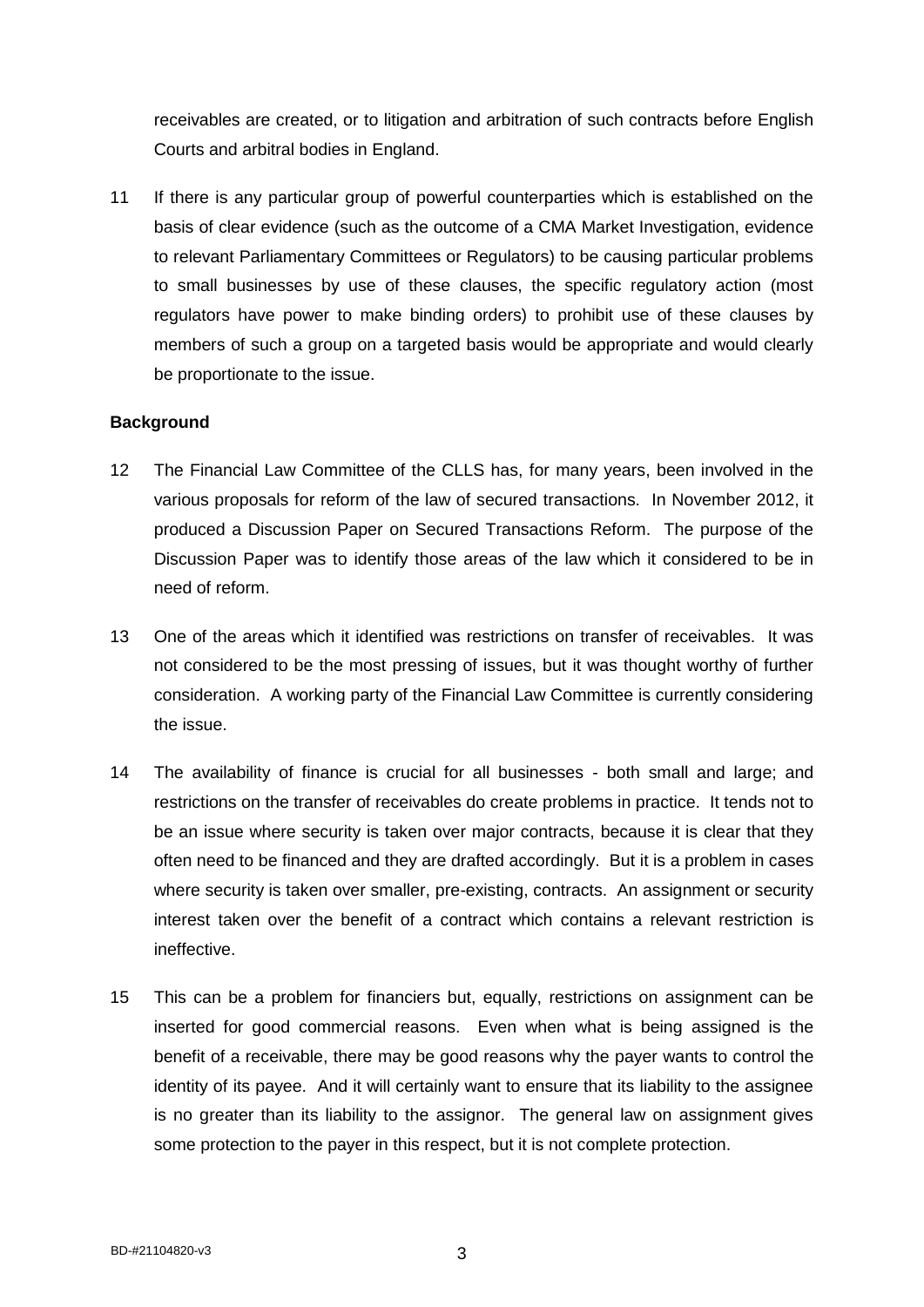16 The problem is to find a balance between the need to create security over receivables and the need to protect the payer. In our view, this is best done by encouraging the parties to the contract to agree any limits of assignability themselves, not by overriding the parties' agreement in a wide range of contracts and imposing a solution which benefits one party at the expense of the other.

# **Question 1**

# **Policy Issues**

- 17 Our main comment on the draft regulations is that they approach the problem in the wrong way. A balancing needs to be made of the interests of both parties to the contract, and that is best done by the parties themselves. In our view, it is simply not appropriate to override the parties' agreement and impose a solution which benefits one party (or its financiers) at the expense of the other party.
- 18 This concern is borne out by the exceptions which are made to the regulations particularly in relation to financial services. It is recognised, quite rightly, that it could create major problems in the financial services sector if the law was simply to override the agreement of the parties. What is true of the financial services sector is true of other areas of business. Counterparties to contracts may have good reasons why they want to deal with their contracting party, and not with anyone else. And that is as true of their obligation to pay money under the contract as it is of any other provision of the contract.
- 19 The extent of the application of the regulations is also puzzling:
	- (a) They are expressed to apply to assignments of receivables. Presumably, this is intended to apply to security assignments as well as to outright assignments. But what about charges over receivables?
	- (b) The purpose of the legislation appears to be to benefit small businesses. But the regulations outlaw restrictions on assignment in any relevant contract, even if it is made between two large multi-national companies.
	- (c) Even if it were restricted to small companies, it should not be forgotten that for every small company which is owed a receivable, there is another small company which owes one. Is it appropriate to override the interests of a small company payer in favour of a small or large company payee? Particularly where, as drafted, the legislation would expose the small company payer to additional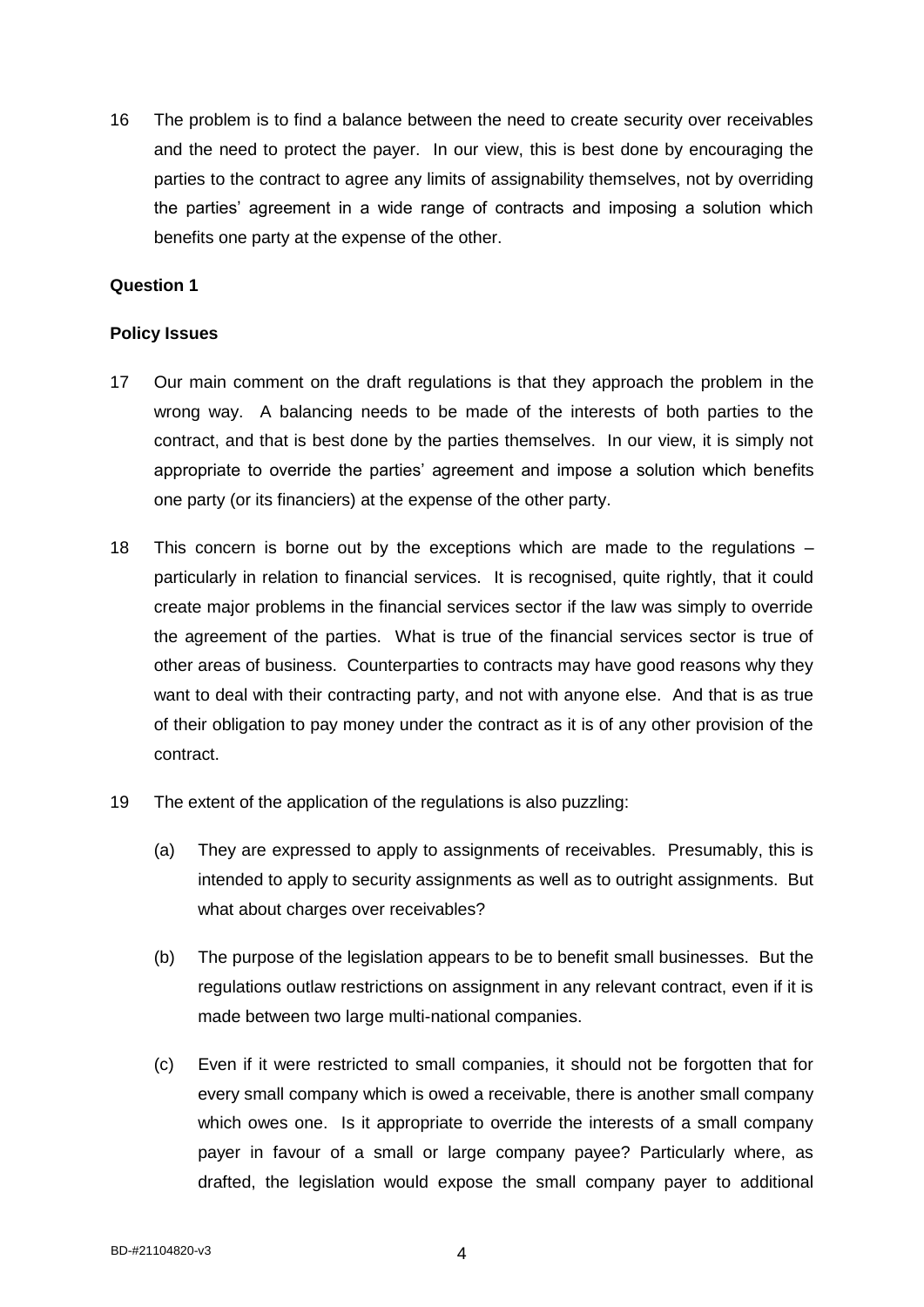financial risk. In other contexts, small businesses would often be afforded the same protection as consumers, who as payers do benefit from the exclusion created by Clause 2(2)(c) of the draft SI.

### **Territorial and Conflict of Law Considerations**

- 20 There is no territorial limit to the regulations. Parties across the world choose English law to govern their contracts because the courts will give effect to the terms of the contract in practically all circumstances. That is one of the great attractions of English law for the international business community and an important economic resource of the United Kingdom. The effect of the regulations would be to cut across this principle and to prohibit restrictions on assignment in international contracts where there is no small UK business to protect. Is that what is intended?
- 21 It is particularly unfortunate that the conflict of laws aspects of this proposal are not dealt with adequately in the consultation paper. We note that it is the intention that the regulations will not apply to contracts governed by Scots law, but this is not clearly the effect of enacting a provision relating to all contracts under legislation that applies only outside Scotland. It is quite likely that the English courts would, for example, view the rule as it appears in the draft SI as one applying to contracts governed by any law but being enforced in England. As the Rome 1 Regulation is applicable as between England and Scotland,<sup>1</sup> this would mean that a Scots law prohibition being enforced in the English courts would be affected by the law. The same considerations apply as between Scotland and Northern Ireland if this law will apply in Northern Ireland.
- 22 By implication from the consultation paper, it might be assumed that the SI would not apply to foreign law contracts at all. As drafted, however, the provision may catch not only Scots law contracts enforced in England and Wales against English and Welsh businesses, for example, but also those governed by third country laws and so enforced.
- 23 It is also unclear what "long-arm" effect is intended. For example, is it intended that the measure applies to all English law contracts described in the SI wherever in the world they have effect or are created? Is it intended that the law should also apply to foreign law contracts (including Scots law contracts) which take effect in England and Wales

<sup>1.</sup> Law Applicable to Contractual Obligations (England and Wales and Northern Ireland) Regulations 2009 (SI 2009/3064), Reg.5,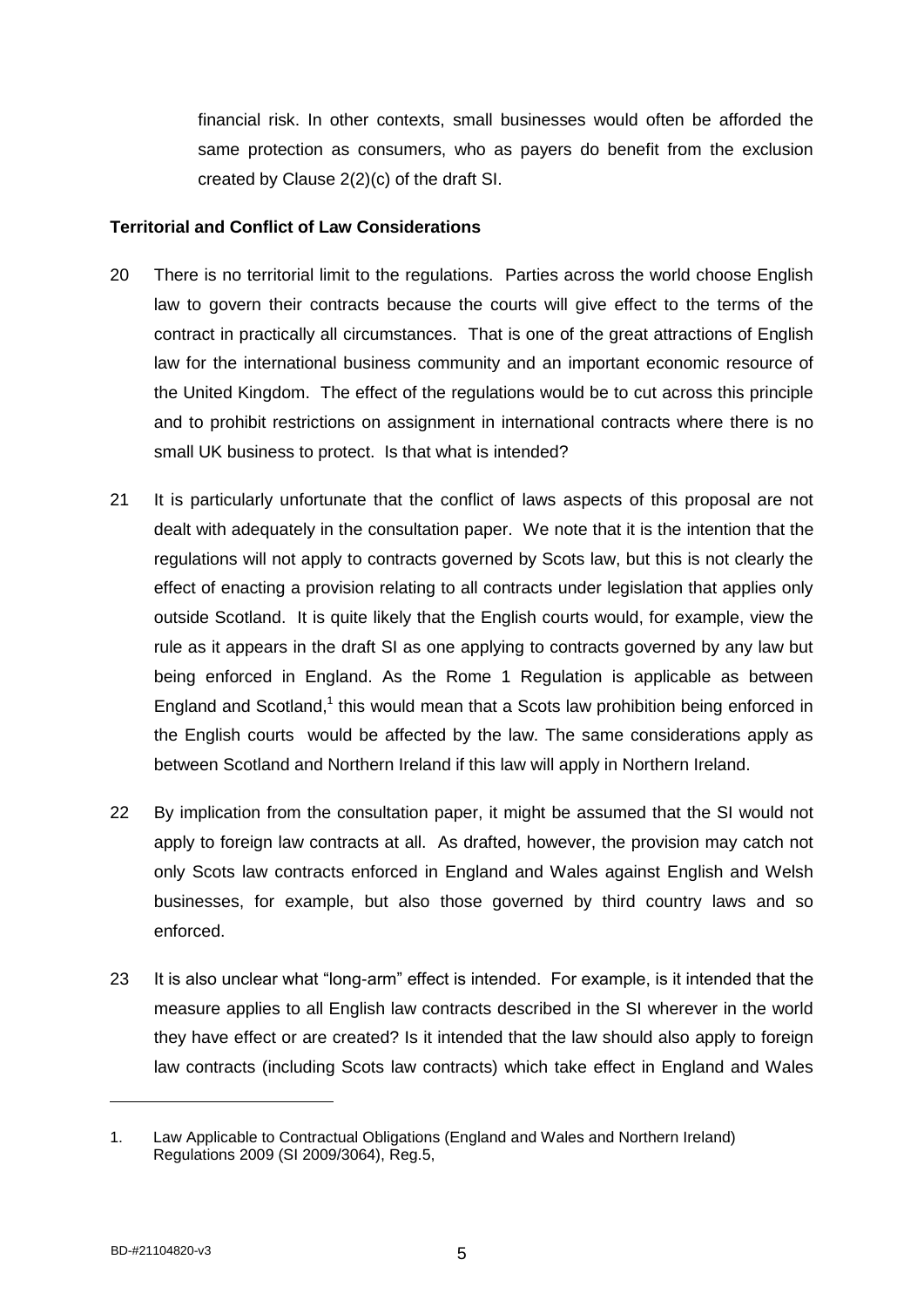(and Northern Ireland) wherever in the world they are enforced? As the SI is drafted these issues could give rise to protracted litigation and consequent damage to the reputation of English law.

- 24 We think it is essential, in order to reduce legal uncertainty, that, if this measure is to be taken, the Government consider which options it intends to take on the territorial and legal scope of the measure<sup>2</sup> and revises the draft SI to clarify the options chosen:
	- (a) If it is intended to apply the measure only to contracts governed by the law of England and Wales (and Northern Ireland) this should be stated in the SI. There is an additional possibility to limit the application of the law substantially to contracts which take effect in the UK, as, for example, in Section 27 of the Unfair Contract Terms Act 1977 ("UCTA"), which disapplies UCTA to contracts which are governed by English law "only by the choice of the parties". This would limit, but not entirely $3$  remove damage to the use of English law.
	- (b) If it is intended to create a public policy measure which will be applied when Courts in England, Wales and Northern Ireland are asked to enforce such a clause regardless of governing law, it would be helpful to supplement the existing drafting with a clear statement that this is a public policy rule to be applied by these courts for the purposes of Article 21 of the Rome 1 Regulation. This would seem better designed to prevent evasion by the use of foreign laws in relation to, for example, contracts performed by English parties in England, but would still probably apply to English law contracts enforced outside the UK and to "choice only" English law contracts enforced in the UK, unless there were another exclusion making it clear it was not to be applied to contracts where neither the payer nor the payee had a place of business in the UK.
	- (c) If it is intended to create a mandatory rule for the purpose of Article 9 of the Rome 1 Regulation (which would apply not only when, for example, English law were the chosen law or a dispute was being determined by the English Courts, but potentially throughout the EU and in some other jurisdictions to contracts to be performed in England, regardless of governing law), then the language of the SI at Article 3 would seem to need to go beyond "no effect" and make these

 $\overline{a}$ 

<sup>&</sup>lt;sup>2.</sup> Dicey and Morris on the Conflicts of Law, Chapter 32 Sections 3 and 8 deal with the issues discussed.

<sup>3.</sup> Contracts which create a receivable can be governed by English law under Rome 1 rules, excluding choice of law, in some circumstances where neither the payer or the payee are present in the UK.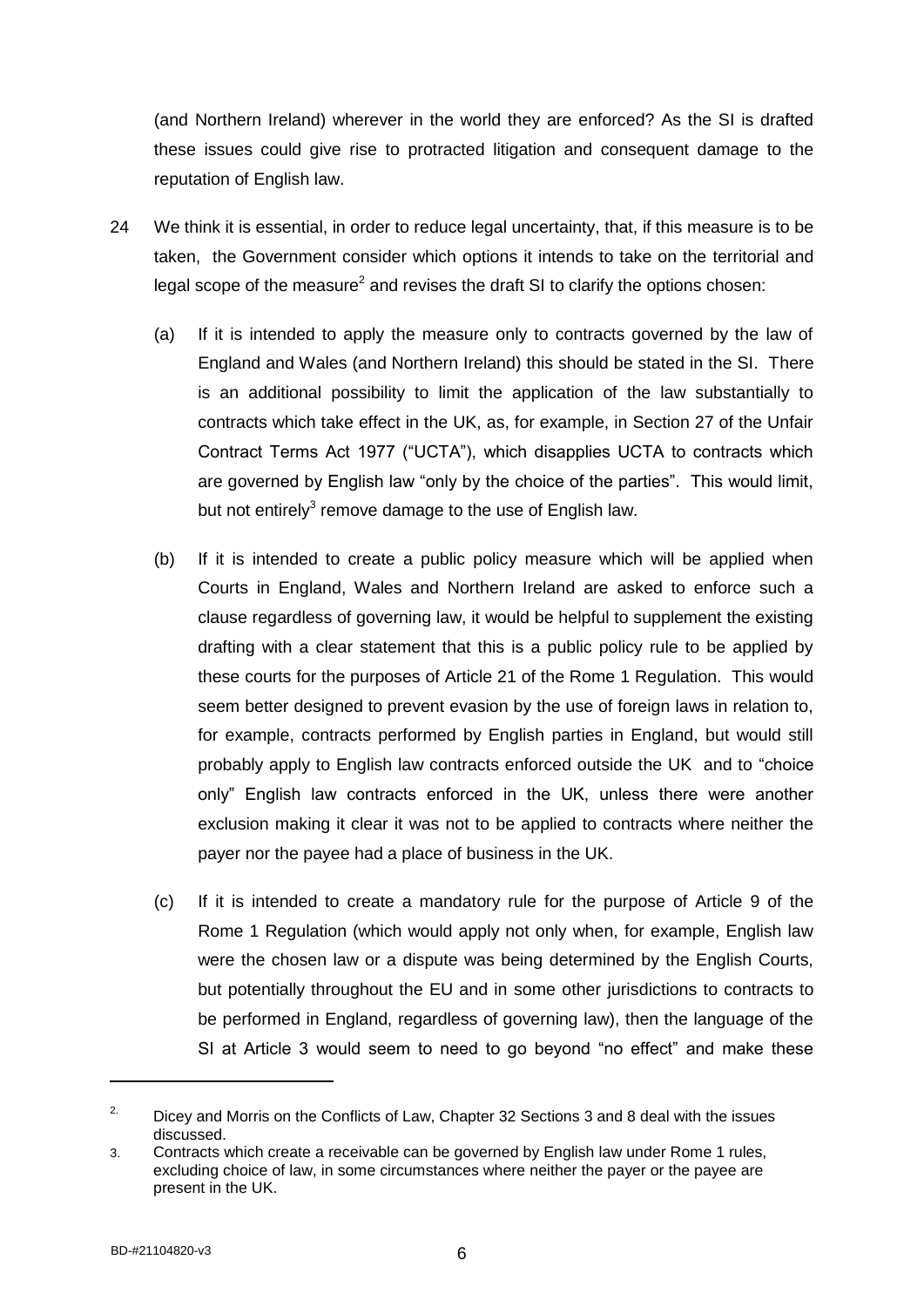clauses or their enforcement unlawful (it is clear that a mandatory law has to make something illegal although precisely how far that has to go in relation to a contractual term of negative effect is uncertain). If the contract term itself were to be made illegal, then it should be considered whether it is desirable to state that this is not to affect the validity of the contract as a whole: this in itself is not an entirely simple question.

### **Economic Position of the Parties**

- 25 If it is decided to proceed with the regulations, in our view it is very important to ensure that the respective economic positions of the payer and the payee under the contract are not altered. They should not prejudice one of the parties to the contract (the payer) for the benefit of the other (the payee).
- 26 It therefore needs to be made clear in the regulations, if they are to be given effect, that the assignment will not prejudice the payer. For instance, the payer should be able to exercise the same rights of set-off which it would have had in the absence of the assignment. This would not be the case under the general law. Once notice of assignment is given, the payer is unable to exercise new rights of set-off which it obtains against the assignor. In our view, the payer should be able to exercise these rights against the assignee, even though there has been an assignment. If the contract prevents assignment, it would be unfair on the payer to require it to pay more than it would have had to pay if the terms of the contract had been complied with. The payer may only enter into the contract if it has certainty that set-off rights will be available to it in the future. If this premise is altered then it may dissuade payers from entering into legitimate commercial contracts.
- 27 This consideration is particularly important in a law which has been drawn far more widely than its intended purpose would suggest: for example a small business payer may depend upon a "running account" with a business counterparty for its solvency, but this rule could expose it to claims from the counterparty's financiers (assignees) which it did not expect and leave it chasing the counterparty for payment of amounts due to it. Such unexpected financial mismatches could even cause the failure of a business.
- 28 If the regulations are to be adopted, we therefore suggest an additional regulation on the following lines:

"If, as a result of the operation of paragraph 3(1), a receivable is assigned which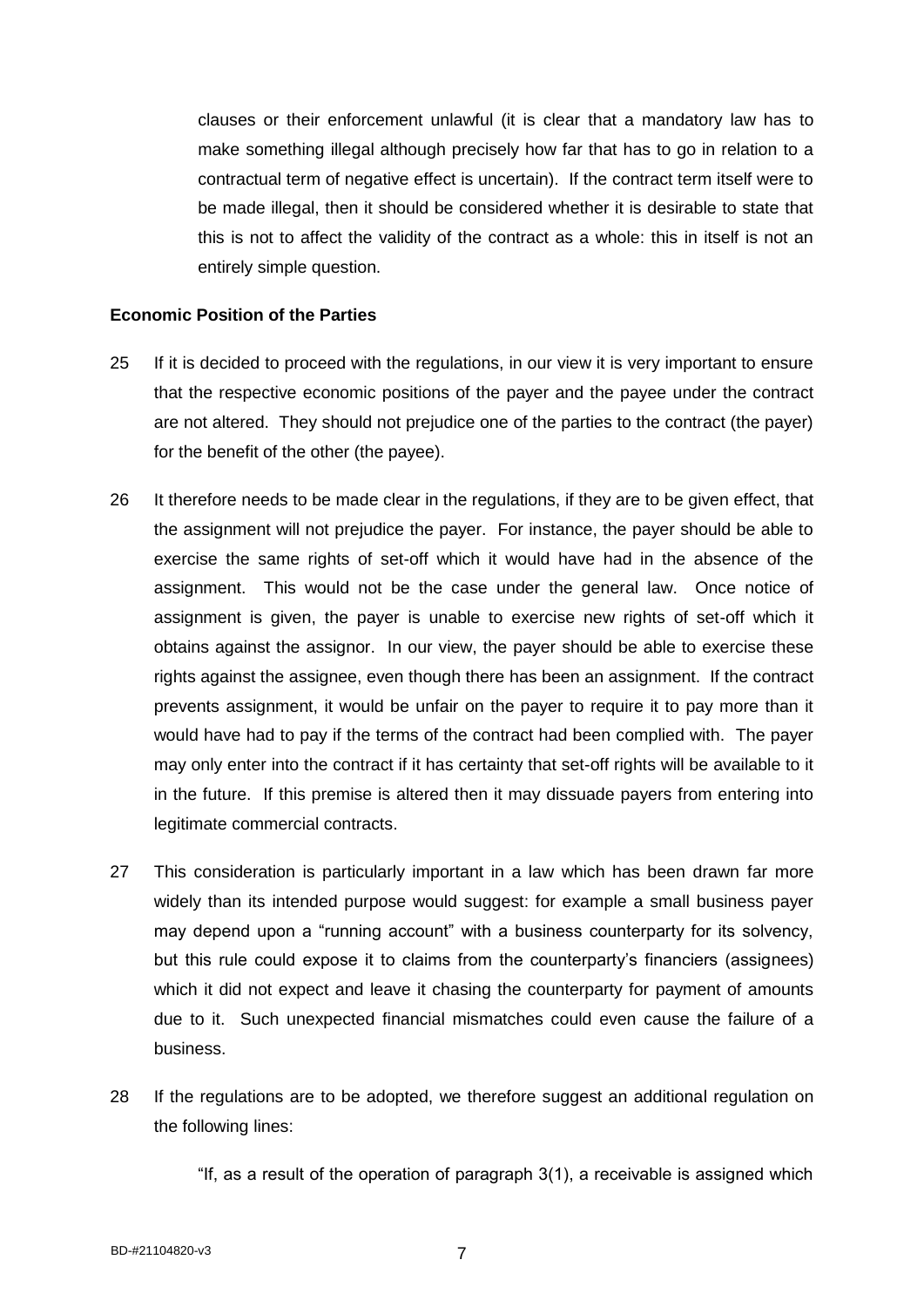would not otherwise have been assignable, the receivable debtor cannot be required to pay a greater amount to the assignee than would have been payable to the assignor under the contract in the absence of an assignment, nor to pay on different terms (other than as to the identity of the payee)."

29 There is a further concern for payers. They may have inserted restrictions on transfer in order to avoid breaching money laundering or sanctions laws or regulations. Overriding the restrictions could result in the payer being liable for civil or criminal penalties.

# **Question 2**

30 No. We do not consider that the nullification of bans on invoice assignment is the best way to deal with the problem. Our reasons are set out above. In addition, if there are problems with particular classes of suppliers with market power preventing receivables assignments, then that is best dealt with through competition law or sectoral regulation with a clear UK scope, rather than by provisions which affect freedom of contract generally.

# **Question 3**

31 It seems to us to be counter-intuitive to override contractual provisions in agreements between businesses, but not where consumers are involved. It is commonplace to override contractual provisions in consumer contracts in order to protect the consumer. There should be no need to override contractual provisions in business contracts. The parties may, or may not, have equivalent bargaining power, but issues of that kind are best dealt with by competition and regulatory law, not by overriding parties' agreements.

#### **Question 4**

32 If the regulations are to come into effect, we agree that financial services contracts should be excluded.

# **Question 5**

33 The problem with definitions of this kind is that they draw an arbitrary line between those types of contract where the regulations apply, and those where they do not. That can give rise to difficult issues of interpretation, and therefore uncertainty; and it can also lead to arbitrage, including, if the intended approach is that indicated in the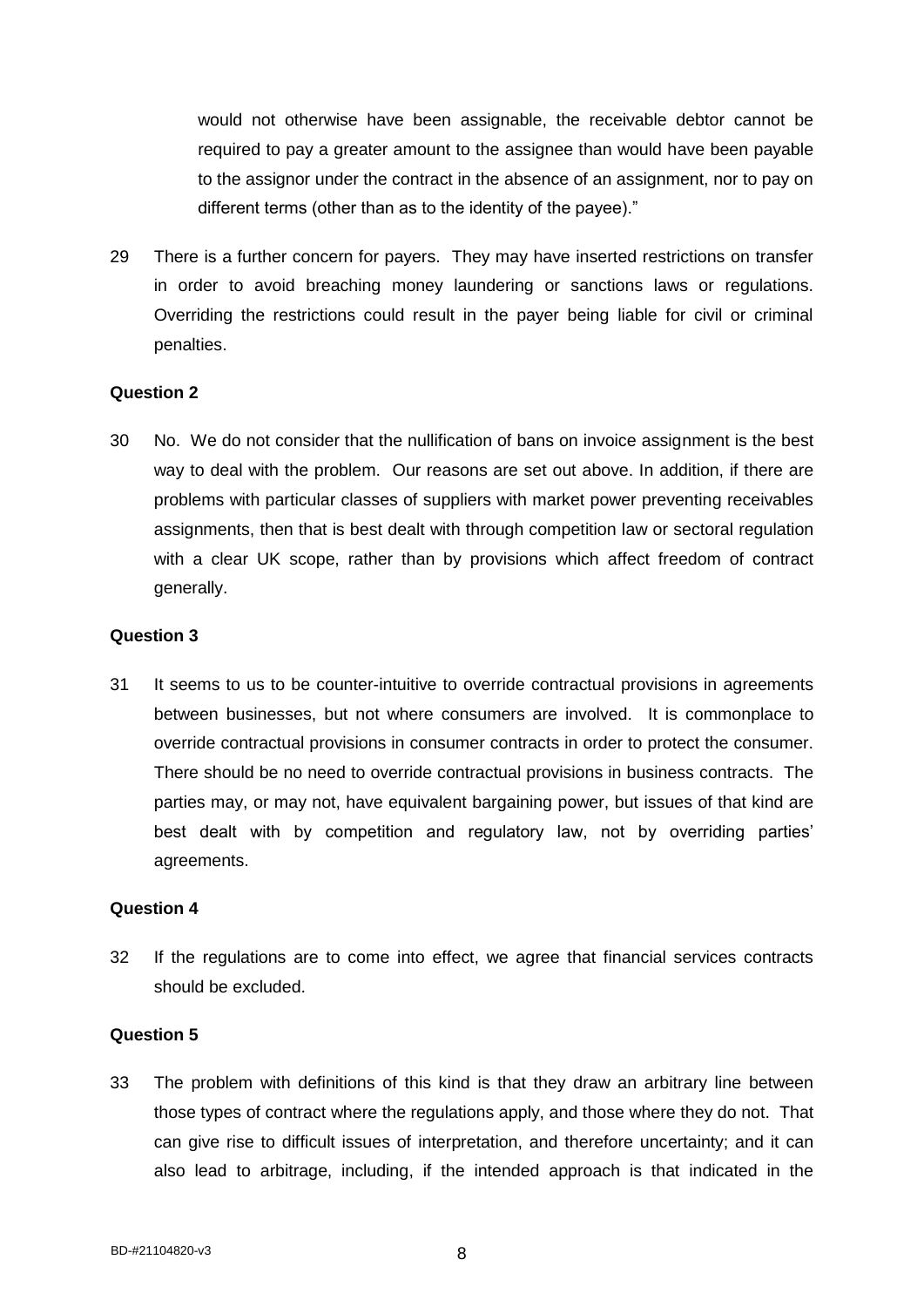consultation, to the use of contracts governed by foreign laws to deal with entirely English matters, as well as overseas ones. This would damage the use of English law in international trade and business to no good purpose and have adverse economic effects on the UK economy.

### **Question 6**

34 What is true of financial services contracts is doubtless true of many other business contracts where the parties should be free to agree the terms on which they contract. It is impossible to list them all. This simply shows up the danger of legislating in this way.

### **Question 7**

35 If the legislation is to be passed, we agree that tenancy agreements should be excluded.

### **Question 8**

36 Clauses of this kind are simply an illustration of the types of case where, for good commercial reasons, restrictions are imposed on assignment. It is invidious to exclude this type of case from the regulations whilst, at the same time, allowing the regulations to apply in cases where there are equally good commercial reasons to limit assignments.

#### **Question 9**

37 We agree that commercial confidentiality is an important contractual freedom for debtors. But this is no different in kind or degree from any other contractual provision which the parties have inserted in the contract. The whole point of writing down the terms of a contract is so that they will or should be given effect to.

#### **Question 10**

38 A contract can contain a restriction on assignment either because it is written into the contract itself or because it is imported by reference to another document. In either case, the restriction on assignment is a term of the contract, and therefore there is no reason to refer to linked contracts.

# **Question 11**

39 If the regulations are passed, we agree that there is an argument that there should not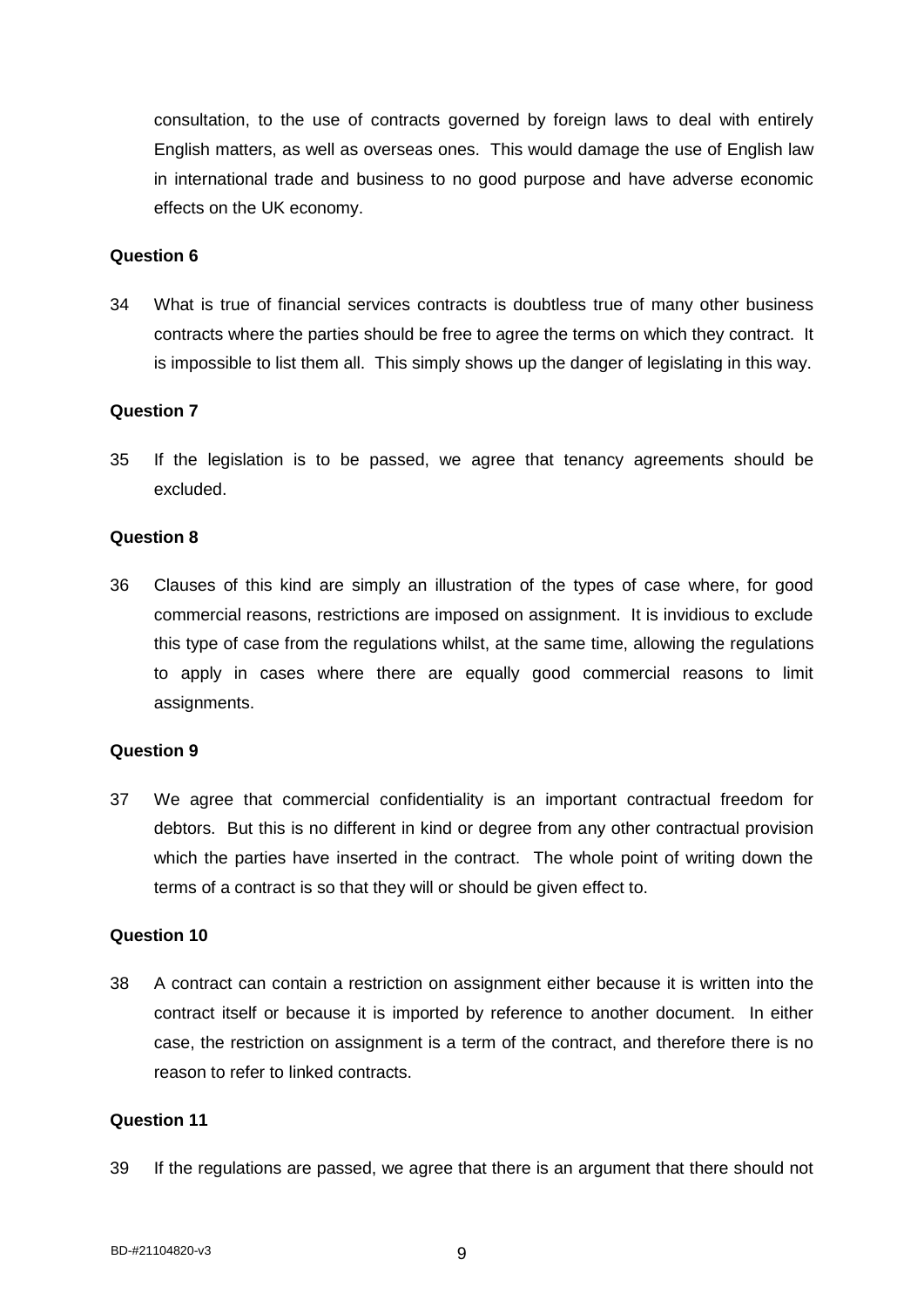be a limit on those who can benefit from it. In particular there may be an EU requirement to ensure that EEA businesses can benefit from it. However, when it comes to disbenefit, there is no requirement to make that universal and the general rules of comity would opposed to such an approach. We refer you to our comments in response to Question 1 on the need to limit the damage this legislation can do.

### **Question 12**

40 If the regulations are passed, it is, in our view, extremely important to protect the payer from the fact that the agreed terms of the contract have been overridden. These issues are discussed in our answer to question 1.

### **Question 13**

41 In our view, the most appropriate people to deal with contractual disputes are the parties to the contract. That is one of the reasons why prohibitions on assignment are included in many contracts. It makes little sense to require the assignee to deal with an issue about which it will largely be ignorant.

### **Question 14**

42 We consider that it is important that the payer should have all rights of set-off which it would otherwise have had in the absence of an assignment. Because this is not the position under the general law, it needs to be expressed in the regulations. We discuss this in our answer to question 1.

#### **Question 15**

43 In our view, further time should be taken to consider whether it is really sensible to override contractual provisions in the way proposed in the draft regulations.

#### **Question 18**

44 We do not consider that this measure will reduce the overall cost of finance for small businesses. When legislation is passed which overrides commercial parties' freedom to contract on their own terms, they normally manage to come up with ways in which they can get round the problem. In our experience, this simply increases the costs of transactions. In addition, small business payers who have relied on "running account" arrangements with counterparties, could lose rights of set-off and be exposed to unexpected claims from their counterparty's financier (or other assignee).